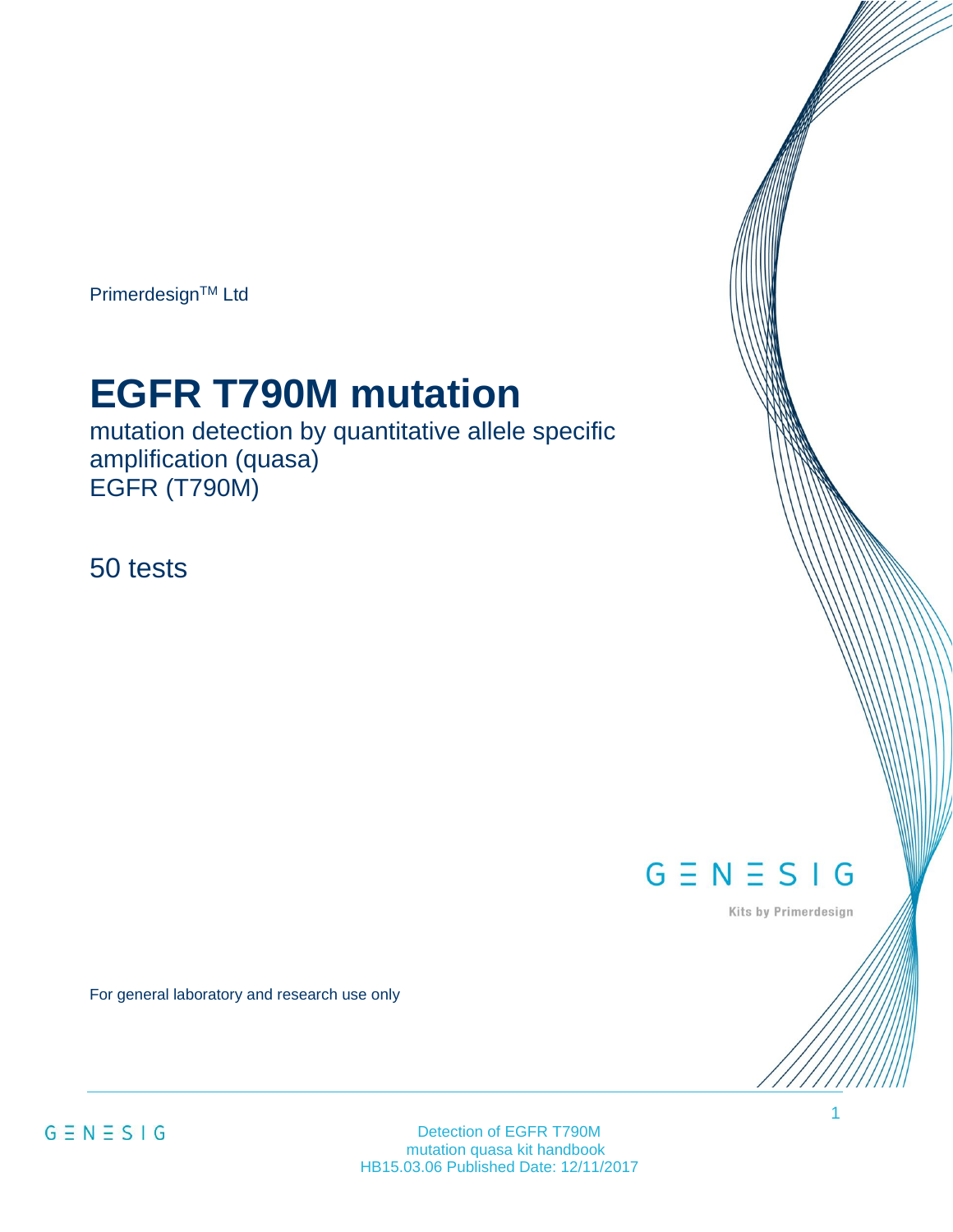# **Contents**

| <b>Introduction</b>                               | $\overline{\mathbf{3}}$ |
|---------------------------------------------------|-------------------------|
| <b>Notices and disclaimers</b>                    | 4                       |
| <b>Trademarks</b>                                 | $\overline{\mathbf{4}}$ |
| <b>Principles of the test</b>                     | $5\phantom{a}$          |
| <b>Kit contents</b>                               | 8                       |
| Reagents and equipment to be supplied by the user | 8                       |
| <b>Kit storage</b>                                | 9                       |
| Suitable sample material                          | 9                       |
| <b>Licensing agreement and limitations of use</b> | 9                       |
| <b>Primerdesign satisfaction guarantee</b>        | 9                       |
| <b>Quality control</b>                            | 9                       |
| <b>Bench-side protocol</b>                        | 10                      |
| qPCR amplification protocol                       | 12                      |
| <b>Interpretation of results</b>                  | 13                      |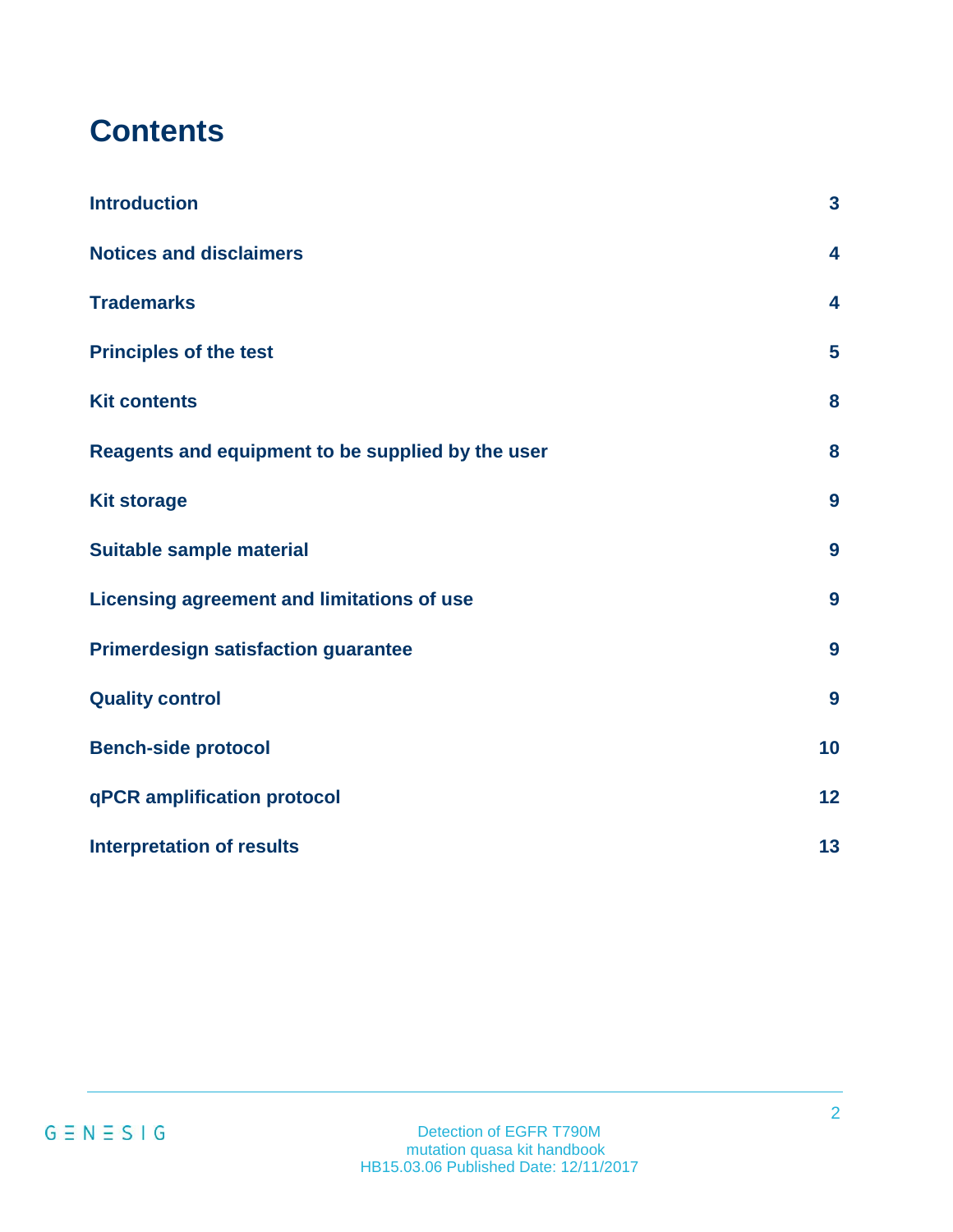# <span id="page-2-0"></span>**Introduction**

Epidermal growth factor receptor (EGFR) is a transmembrane protein receptor for members of the epidermal growth factor family. Binding of growth factors to the receptor activates the protein kinase domain in the intracellular region of the receptor. The protein kinase phosphorylates a number of intracellular substrates that activate signalling pathways responsible for DNA synthesis and cell proliferation.

A single nucleotide change at position 2615 of cytosine to thymine, results in the amino acid substitution of threonine for methionine at codon 790. The mutation occurs within exon 20, which encodes part of the kinase domain of the receptor.

The T790M mutation is associated with lung cancer, in particular non-small cell lung cancer.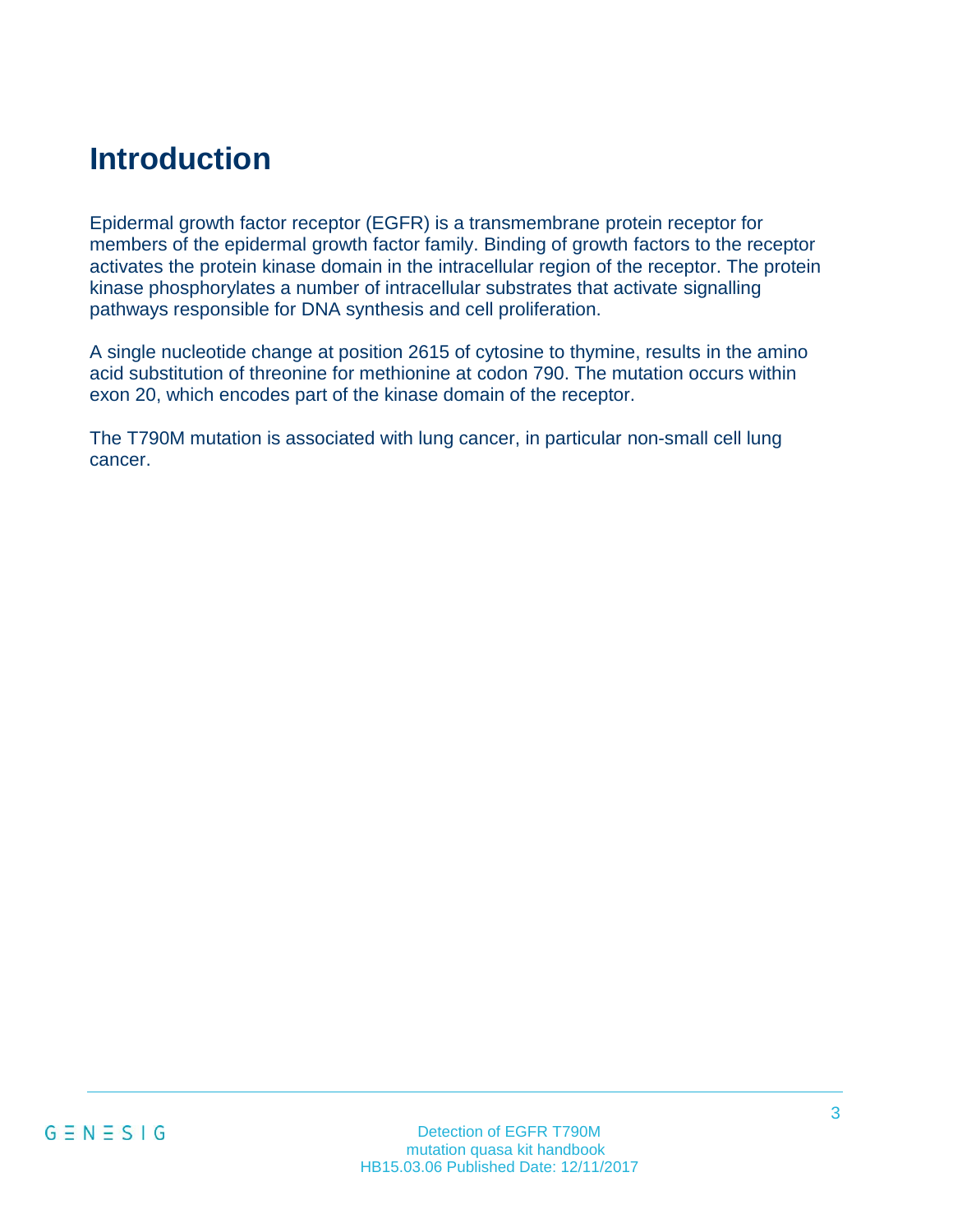### <span id="page-3-0"></span>**Notices and disclaimers**

During the warranty period Primerdesign quasa detection kits allow precise and reproducible data recovery combined with excellent sensitivity. For data obtained by violation to the general GLP guidelines and the manufacturer's recommendations the right to claim under guarantee is expired.

PCR is a proprietary technology covered by several US and foreign patents. These patents are owned by Roche Molecular Systems Inc. and have been sub-licensed by PE Corporation in certain fields. Depending on your specific application you may need a license from Roche or PE to practice PCR. Additional information on purchasing licenses to practice the PCR process may be obtained by contacting the Director of Licensing at Roche Molecular Systems, 1145 Atlantic Avenue, Alameda, CA 94501 or Applied Biosystems business group of the Applera Corporation, 850 Lincoln Centre Drive, Foster City, CA 94404. In addition, the 5' nuclease assay and other homogeneous amplification methods used in connection with the PCR process may be covered by U.S. Patents 5,210,015 and 5,487,972, owned by Roche Molecular Systems, Inc, and by U.S. Patent 5,538,848, owned by The Perkin-Elmer Corporation. The purchase of Biosearch Technologies products does not, either expressly or by implication, provide a license to use this or other patented technology. Licensing information can be obtained by contacting the Director of Licensing, Applied Biosystems, 850 Lincoln Centre Drive, Foster City, CA 94404 or the Licensing Department at Roche Molecular Systems Inc., 1145 Atlantic Avenue, Alameda, CA 94501."

### <span id="page-3-1"></span>**Trademarks**

Primerdesign™ is a trademark of Primerdesign Ltd.

genesig® is a registered trademark of Primerdesign

Precision® is a registered trademark of Primerdesign Ltd

The PCR process is covered by US Patents 4,683,195, and 4,683,202 and foreign equivalents owned by Hoffmann-La Roche AG. ABI, ABI PRISM® GeneAmp® and MicroAmp® are registered trademarks of the Applera Genomics (AppliedBiosystems Corporation).

BIOMEK® is a registered trademark of Beckman Instruments, Inc.; iCycler™ is a registered trademark of Bio-RadLaboratories, Rotor-Gene is a trademark of Corbett Research. LightCycler™ is a registered trademark of the IdahoTechnology Inc.

GeneAmp®, TaqMan® and AmpliTaqGold® are registered trademarks of Roche Molecular Systems, Inc.

The purchase of the Primerdesign™ reagents cannot be construed as an authorization or implicit license to practicePCR under any patents held by Hoffmann-LaRoche Inc.

<span id="page-3-2"></span>quasa B Master Mix containing GoTaq® Hot Start Polymerase manufactured by Promega Corporation for distribution by Primerdesign Ltd Licensed to Promega under U.S. Patent Nos. 5,338,671 and 5,587,287 and their corresponding foreign patents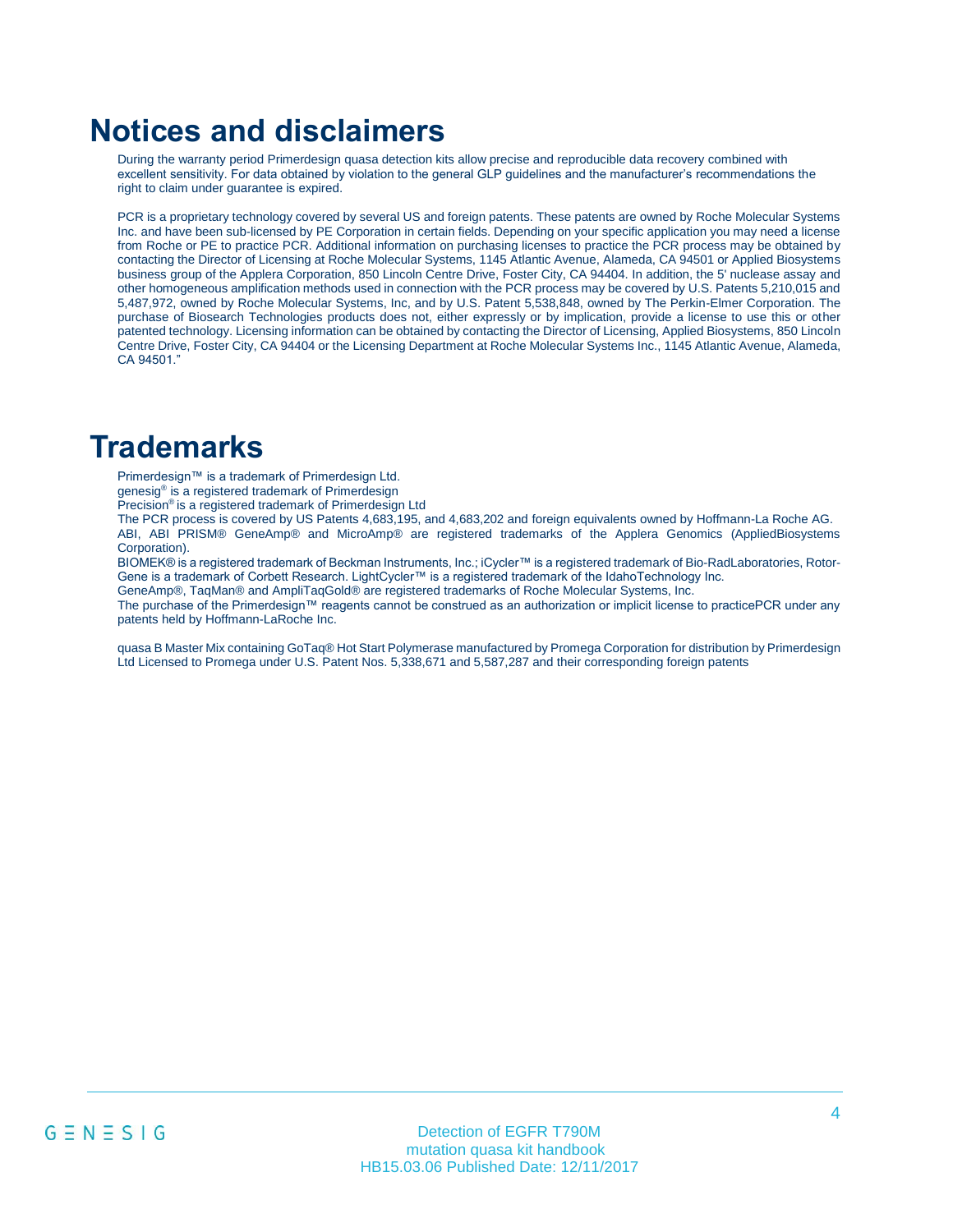### **Principles of the test**

#### **quasa (quantitative allele specific amplification)**

quasa is a method for sensitive detection of mutations that may be present in clinical samples at low levels. quasa utilizes Primerdesign's own method based on 'allele specific PCR', using **modified primers** and hydrolysis probe, **modified cycling conditions** and a **modified master mix**. In this method the 3' terminal base of the mutation detecting primer is sited to bind to the mutant base. In the samples where the mutation is present, efficient amplification results in detection of the mutant sequence whereas PCR from this primer on Wild type samples is blocked due to the mismatch.

### **Modified primers**

quasa primers are designed such that the 3' terminal base overlies the mutation site. Thus, Wild type primers confer 100% specificity with the Wild type sequence but have a single base mismatch with the mutated sequences (The converse is true of the mutant specific primers). This is typical of allele specific PCR and relies on the principle that the single base mismatch will prevent the Wild type primers successfully priming on the mutated template. However, this principle alone is often insufficient to confer specificity and false positive amplification is common. Thus, quasa primers are further modified to multiply the level of specificity possible. Firstly, the primers are designed to have a low melting Tm such that a single base mismatch will be as disruptive as possible. quasa primers also contain a sequence independent 'tag' at the 5' end. The tag is incorporated in to the amplicon during the first round of PCR and is thus present in the amplicon for subsequent cycles. This means that the tagged primers will prime preferentially on this template and thus drive amplification of the correct sequence in subsequent cycles. The quasa method requires no other primers, clamping primers, modified bases or blocking probes to achieve the extraordinary sensitivity of the kit.

PHASEI Allele specific priming occurs<br>Primer only binds if SNP present Primer tag becomes incorporated Tag TITTTTTT SNP site Extension Polymerase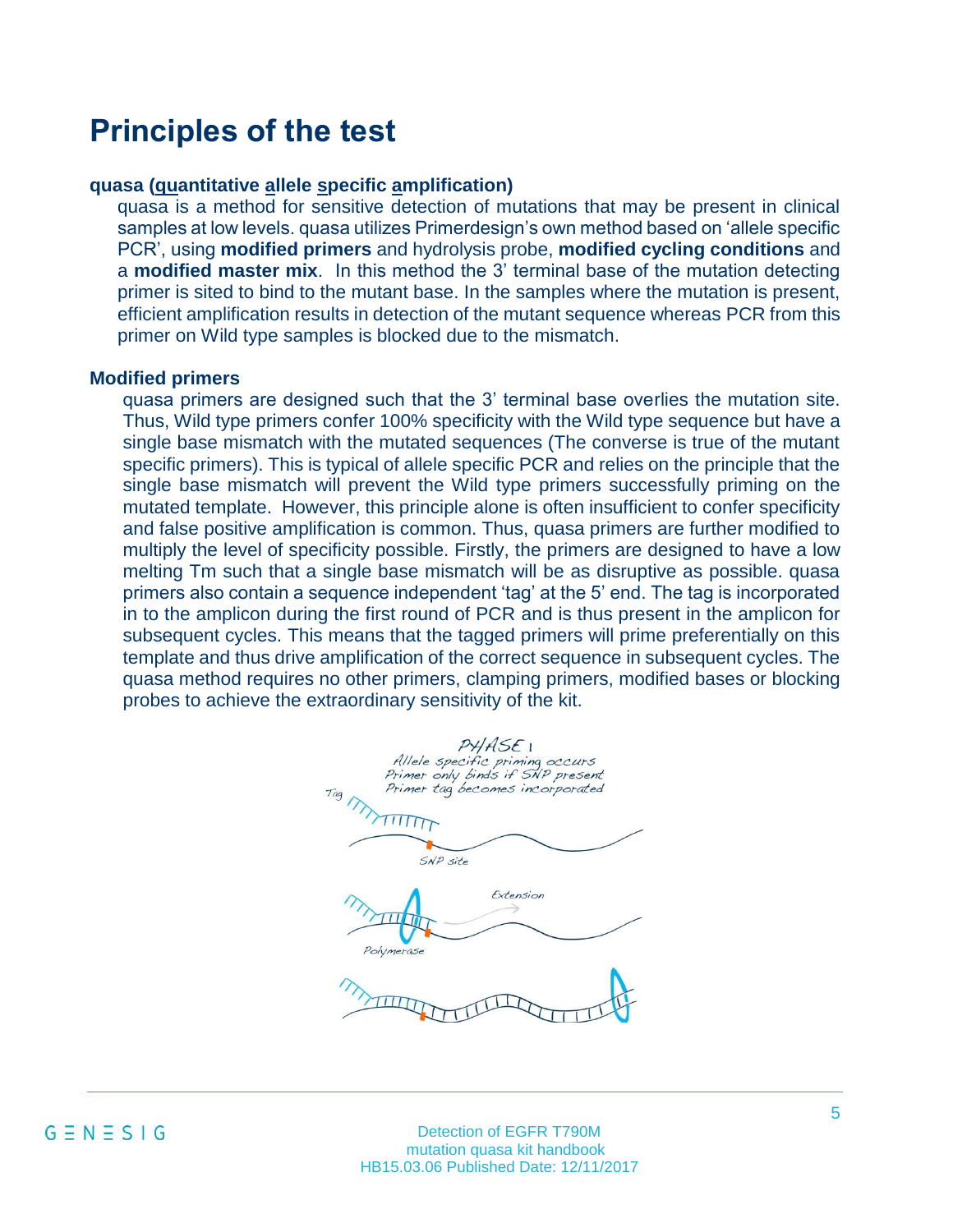#### **Modified cycling conditions**

The quasa protocol uses a two-stage cycling strategy. The first ten cycles of PCR use a low annealing temperate of 50°C. This allows the low Tm primers to prime successfully whilst conferring the highest possible level of specificity. After the first ten cycles the annealing temperate is switched to 60°C. Thus, allele specific priming is effectively blocked and priming only occurs where the tagged primers have been incorporated. This also drives highly efficient amplification and probe cleavage and thus confers the sensitivity of the method. It is essential that the correct cycling parameters are used to ensure both sensitive and selective detection for each primer mix on its cognate target sequence.

PHASE<sub>2</sub> Allele specific priming shut down ly sequences with tag incorporated are amplified 

#### **Modified master mix**

Even greater levels of specificity and sensitivity are conferred by the specialized master mix used with quasa. Enzyme, Salt, dNTP and MgCl<sub>2</sub> levels are all highly optimised. The annealing temperatures of the primer and probe have been carefully calibrated and any change in the reaction buffer can significantly alter the performance of the assay. For this reason, Primerdesign can only guarantee accurate results when Precision quasa B Master Mix is used.

#### **Quantitative analysis**

The kit employs a two-reaction protocol. The user runs one reaction to detect the level of Wild type sequence present and at the same time another reaction to detect the level of mutant sequence present. By comparing the detection levels obtained by both primer/probe sets, the proportion of sequences that contain the mutation can be measured and expressed as a percentage relative to the Wild type sequences. When using the kit for a quantitative test each sample must be run in duplicate in order to get accurate results. The kit is sensitive down to detection levels of 0.1% of mutant DNA but at these levels the copy number of mutant DNA will always be very low and close to the limits of PCR detection. When working close to the limits of detection PCR becomes less accurate and it is therefore necessary to take the average of two points to ensure that a reliable result is calculated.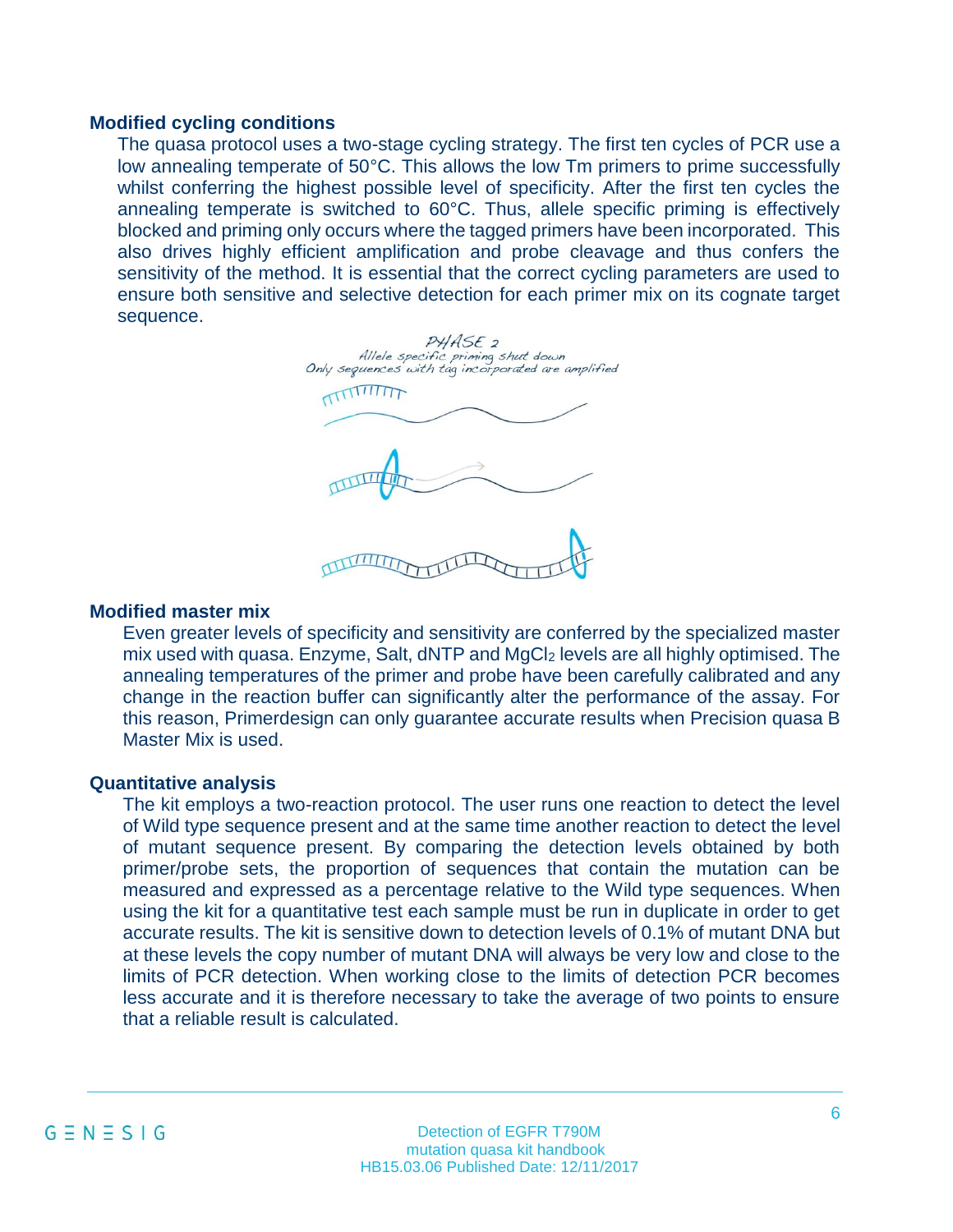### **Qualitative uses of the kit**

In some clinical scenarios, it is sufficient to know if a mutation is present or absent and the exact proportion of the mutant is not of diagnostic or therapeutic value. In these circumstances, the sample can be tested using a single test for each of the Wild type and mutant primer/probe mixes.

### **Positive template containing 1% mutant sequence**

The kit contains a positive control which contains a blend of both Wild type and mutant sequences at a known copy number. The ratio of Wild type to mutant template is 100:1 which is typical of some biological samples which can contain mutant sequences at a very low level. The positive control therefore provides a template for both primer and probe mixes and the quantification cycle (Cq) data from this control is used in the quantitative analysis.

### **Negative control**

To confirm absence of contamination, a negative control reaction should be included every time the kit is used. In this instance the RNase/DNase free water should be used instead of template. A negative result indicates that the reagents have not become contaminated while setting up the run. If a positive result is obtained the results should be ignored and the test samples repeated. Possible sources of contamination should first be explored and removed.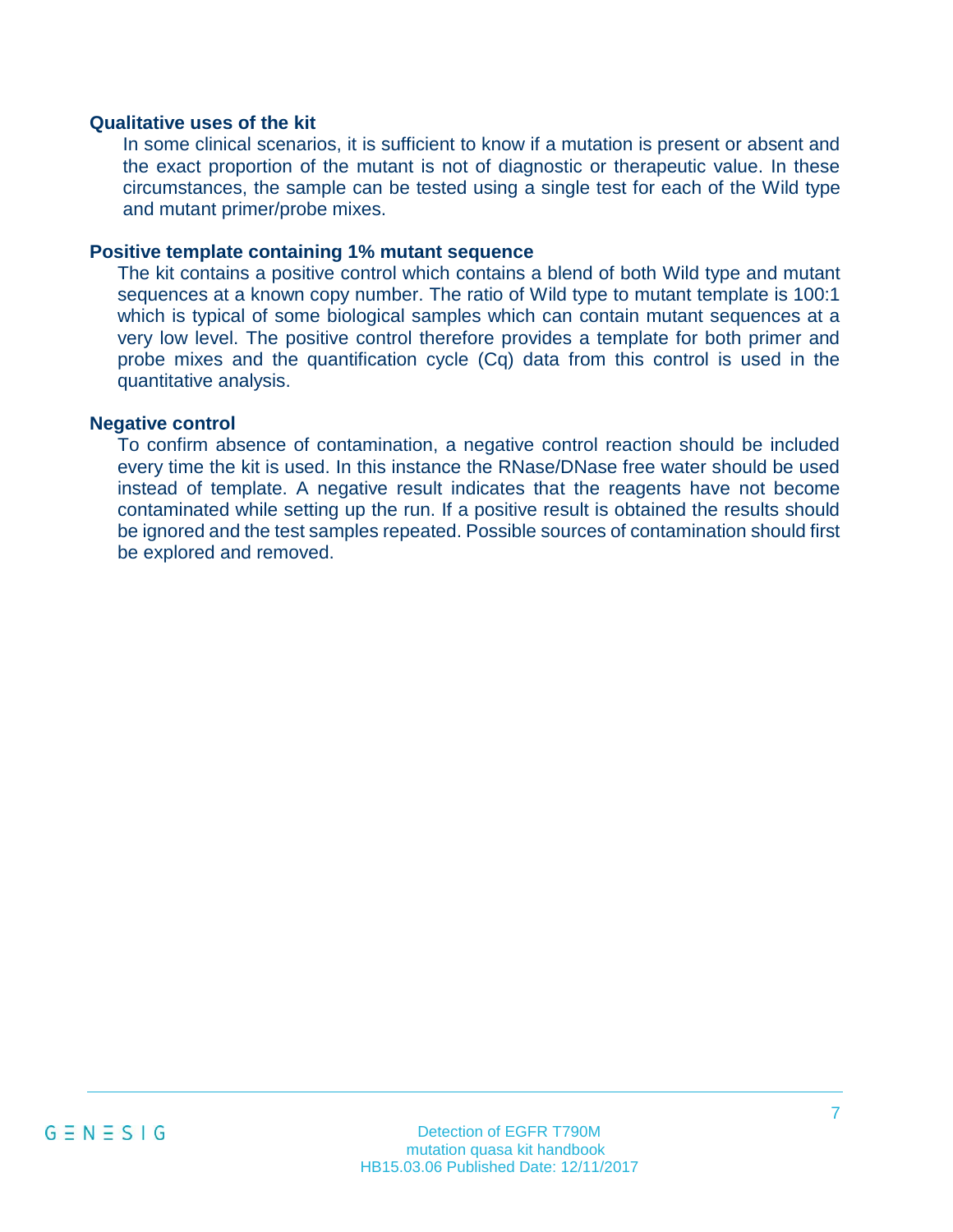# **Kit Contents**

- **EGFR-T790M specific primer/probe mix (50 reactions BROWN)** FAM labelled
- **EGFR WT specific primer/probe mix (50 reactions BROWN)** FAM labelled
- **Precision® quasa B Master Mix (2x 0.6ml ORANGE)**
- **Positive control template (EGFR-T790M 1% mutant) (RED)**
- **Template preparation buffer (YELLOW)** For resuspension of positive control template
- **RNase/DNase free water (WHITE)**

# <span id="page-7-0"></span>**Reagents and equipment to be supplied by the user**

- **Real-Time PCR Instrument** Must be able to read fluorescence through the FAM channel
- **Pipettes and tips**
- **Vortex and centrifuge**
- **Thin walled 0.2 ml PCR reaction tubes**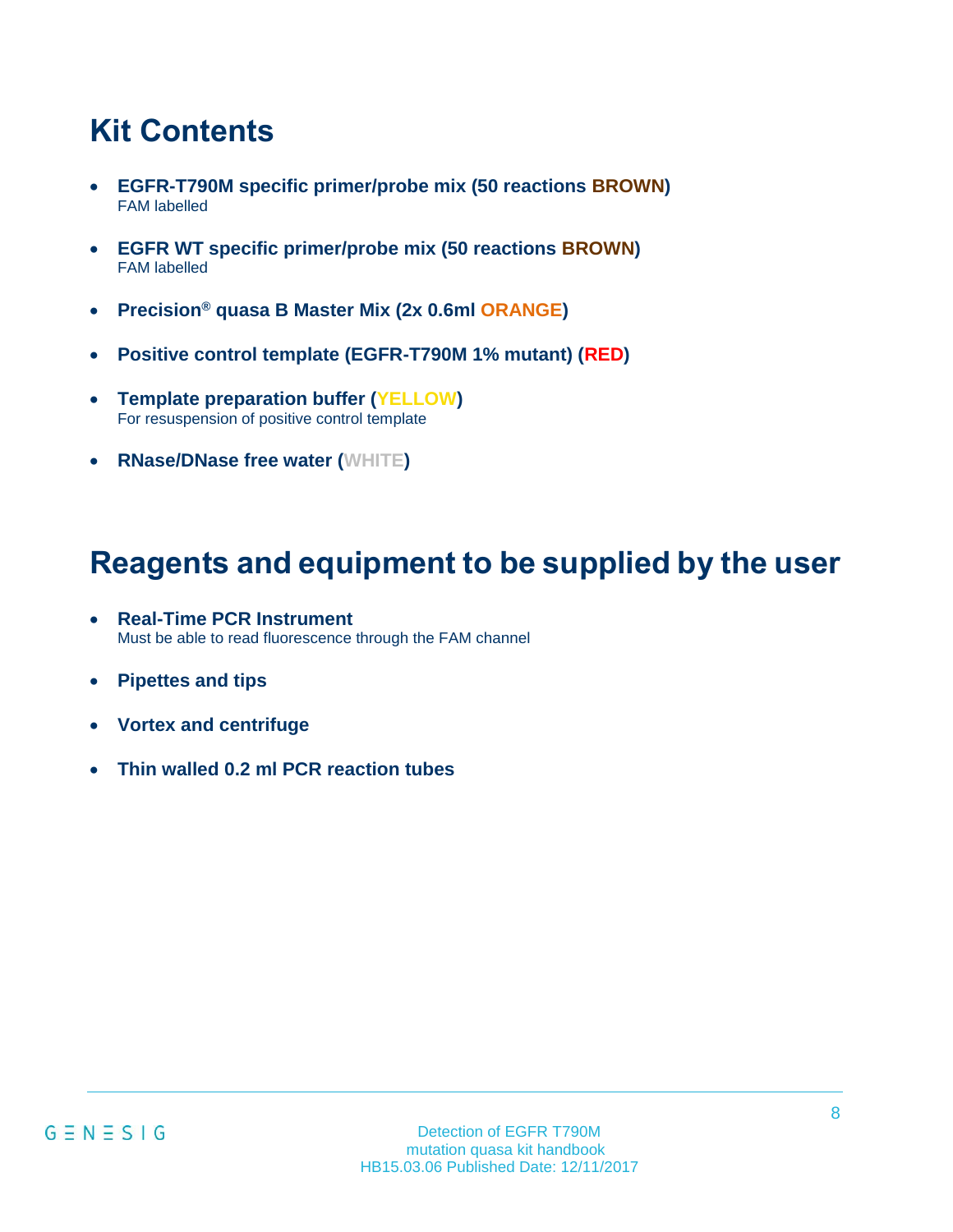### <span id="page-8-0"></span>**Kit storage**

This kit is transported frozen and should be stored at -20◦C on arrival. Freeze/thawing cycles should be kept to a minimum once resuspended. Under these conditions reagents are stable for six months from date of resuspension.

### <span id="page-8-1"></span>**Suitable sample material**

All kinds of sample material suited for PCR amplification can be used. Please ensure the samples are suitable in terms of purity, concentration and DNA integrity. Always run at least one negative control with the samples. To prepare a negative control, replace the test sample with RNase/DNase free water.

### <span id="page-8-2"></span>**Licensing agreement and limitations of use**

PCR is covered by several patents owned by Hoffman-Roche Inc and Hoffman-LaRoche, Ltd. Purchase of Primerdesign kits does not include or provide license with respect to any patents owned by Hoffman-La Roche or others.

# <span id="page-8-3"></span>**PrimerdesignTM satisfaction guarantee**

Primerdesign takes pride in the quality of all our products. Should this product fail to perform satisfactorily when used according to the protocols in this manual, Primerdesign will replace the item free of charge.

### <span id="page-8-4"></span>**Quality control**

As part of our ISO9001 and ISO13485 quality assurance system, all Primerdesign products are monitored to ensure the highest levels of performance and reliability.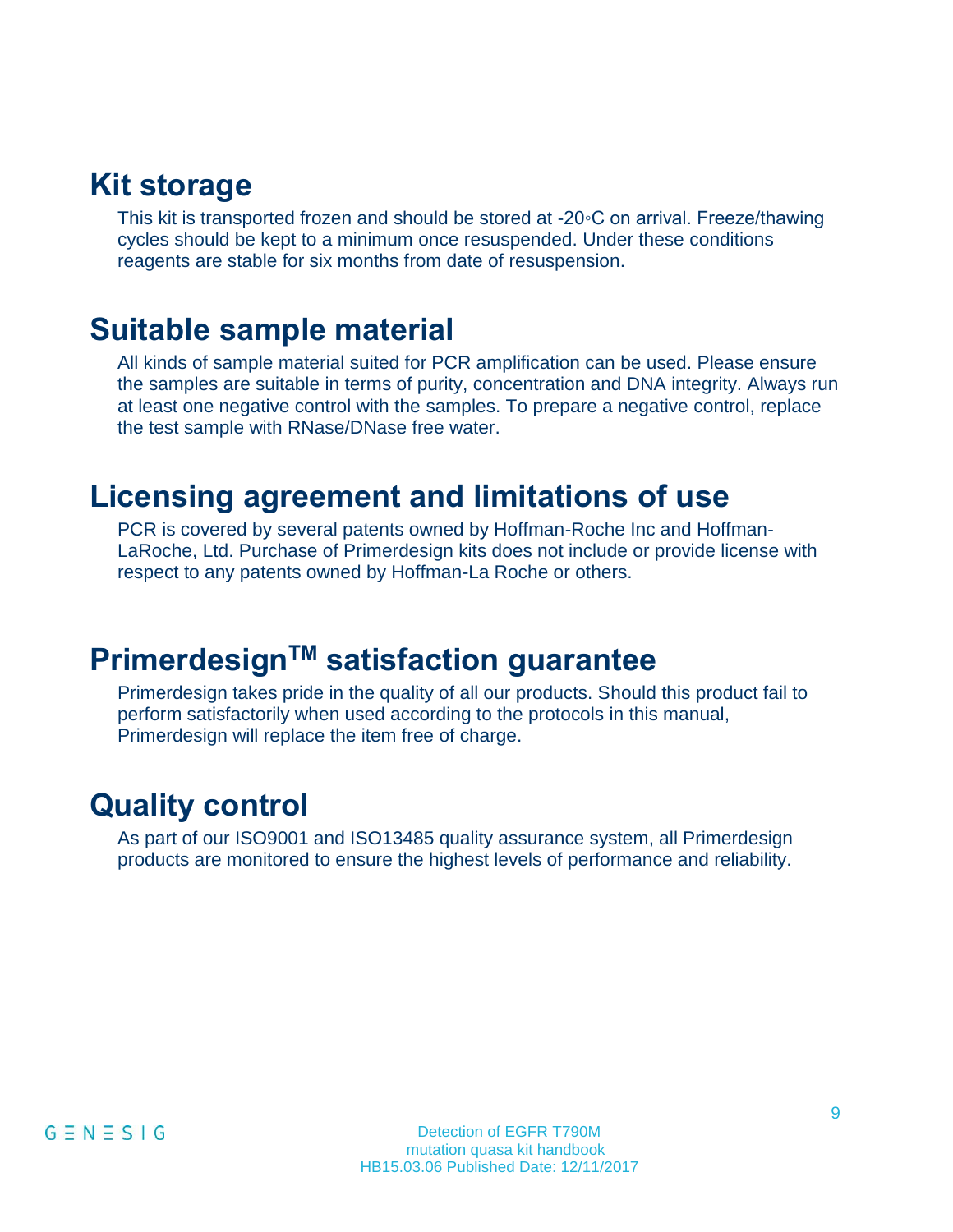# **Bench-side protocol**

To minimise the risk of contamination with foreign DNA, we recommend that all pipetting be performed in a PCR clean environment. Ideally this would be a designated PCR cabinet. Filter tips are recommended for all pipetting steps. The positive control template is a significant contamination risk and should therefore be pipetted after negative control and sample wells.

### **1. Pulse-spin each tube in a centrifuge before opening.**

This will ensure lyophilised primer and probe mix is in the base of the tube and is not spilt upon opening the tube.

**2. Resuspend the primer/probe mix in the DNase/RNase free water supplied, according to the table below:**

To ensure complete resuspension, vortex each tube thoroughly.

| Component – resuspend in water                          | Volume |
|---------------------------------------------------------|--------|
| <b>Pre-PCR box</b>                                      |        |
| <b>EGFR T790M Genotyping primer/probe mixes (BROWN)</b> | 60ul   |
| <b>EGFR WT Genotyping primer/probe mixes (BROWN)</b>    | 60ul   |

### **3. Resuspend the positive control template in the template preparation buffer supplied, according to the table below:**

To ensure complete resuspension, vortex each tube thoroughly.

| Volume   |
|----------|
|          |
| $500$ µl |
|          |

\* This component contains high copy number template and is a VERY significant contamination risk. It must be opened and handled in a separate laboratory environment, away from the other components.

### **4. Prepare DNA detection mix for each of the SNP and Wild type primer mixes**

Prepare sufficient reactions for all samples and extra reactions to include wells for the positive control and a 'no template control'.

| Component                           | e.g. 1 reaction | e.g. 10 reactions |
|-------------------------------------|-----------------|-------------------|
| 2X Precision quasa B Master Mix     | 10 <sub>µ</sub> | 100 <sub>µ</sub>  |
| Genotyping primer/probe mix (BROWN) | 1 <sub>µ</sub>  | 10 <sub>µ</sub>   |
| RNase/DNase free water (WHITE)      | 4ul             | 40ul              |
| <b>Final volume</b>                 | 15ul            | 150 <sub>µ</sub>  |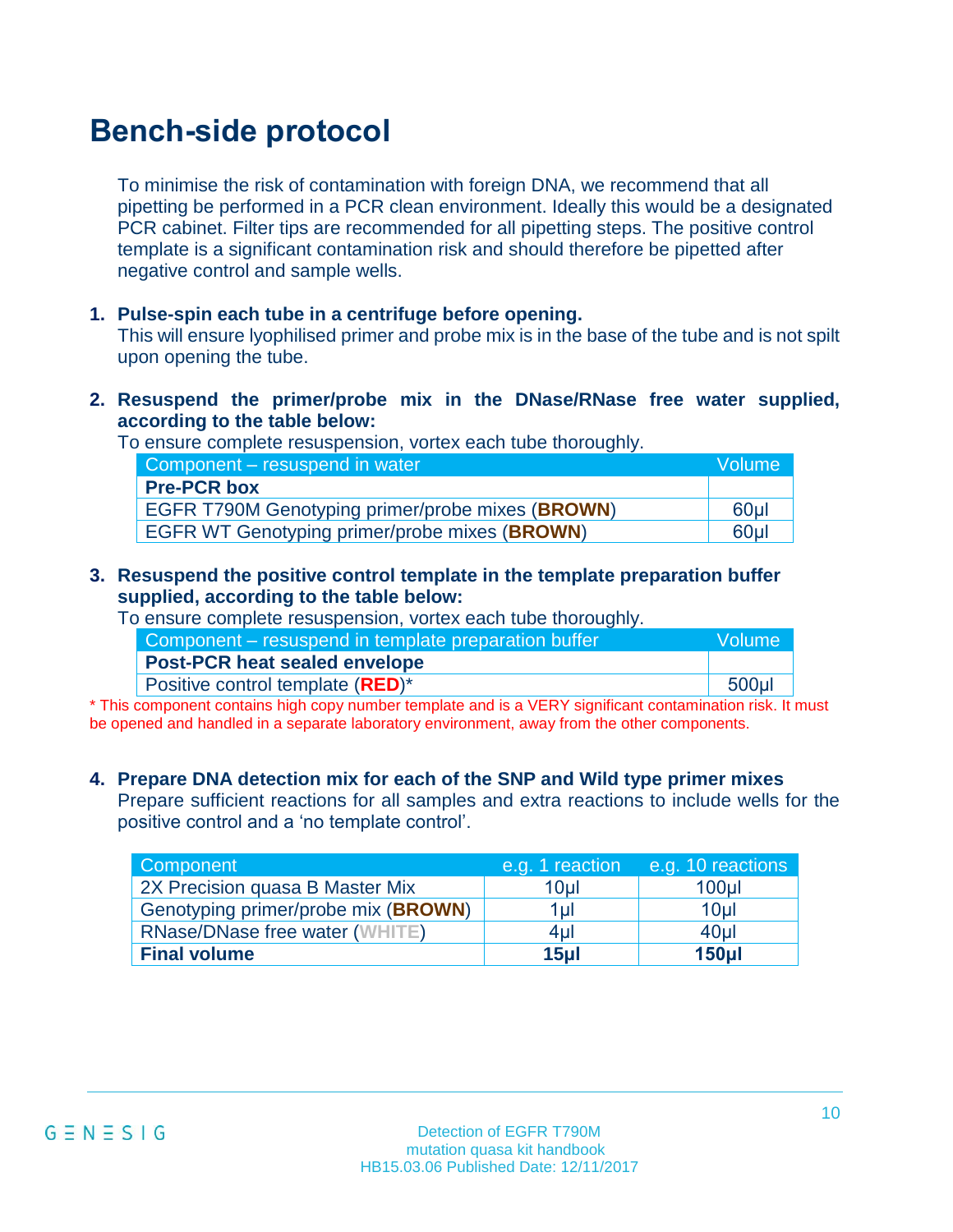### **5. Dispense 15μl of each master mix according to your plate layout**

|                                    | <b>Sample</b> | <b>Sample</b> | <b>Sample</b> | <b>Sample</b> | <b>Sample</b> | $+ve$<br>ctrl | <b>NTC</b> |
|------------------------------------|---------------|---------------|---------------|---------------|---------------|---------------|------------|
| EGFR-T790M                         |               |               |               |               |               |               |            |
| <b>EGFR Wild</b><br>$\mathsf{ype}$ |               |               |               |               |               |               |            |

#### **Sample plate layout for 5 samples for Qualitative analysis**

### **Sample plate layout for 5 samples for Quantitative analysis**

|                                 | <b>Sample</b> | <b>Sample</b><br>$\mathbf{2}$                        | <b>Sample</b><br>3                                   | <b>Sample</b><br>4 | <b>Sample</b><br>5 | $+ve$<br>ctrl | <b>NTC</b> |
|---------------------------------|---------------|------------------------------------------------------|------------------------------------------------------|--------------------|--------------------|---------------|------------|
| EGFR-T790M                      |               |                                                      |                                                      |                    |                    |               |            |
| <b>Duplicate</b><br>wells       |               |                                                      |                                                      |                    |                    |               |            |
| <b>EGFR Wild</b><br><b>Type</b> |               | $\left( \begin{array}{cc} 0 & 1 \end{array} \right)$ | $\left( \begin{array}{c} 0 \\ 0 \end{array} \right)$ | $\sim$             |                    |               |            |
| <b>Duplicate</b><br>wells       |               |                                                      |                                                      |                    |                    |               |            |

### **6. Dispense 5μl of extracted DNA sample according to your plate set up**

To obtain a strong signal whilst minimizing the addition of possible PCR inhibitors from the extraction, the recommended concentration of DNA is  $5nq/ul$  (25ng in total). For highest detection sensitivity, more template can be added but the concentration should not exceed 10ng/ul (50ng in total). For the 'No Template Control' substitute 5µl of RNase/DNase free water.

NB. if you would like to add a larger volume of DNA (up to  $9\mu$ ) simply reduce the volume of water at step 4. The final reaction volume is 20ul.

### **7. Dispense Positive control template.**

Add 5μl of diluted positive control template to the positive control wells. The positive control well will therefore automatically contain 100,000 copies of WT DNA and 1,000 copies of mutant DNA. The final reaction volume is 20μl.

$$
G \equiv N \equiv S \perp G
$$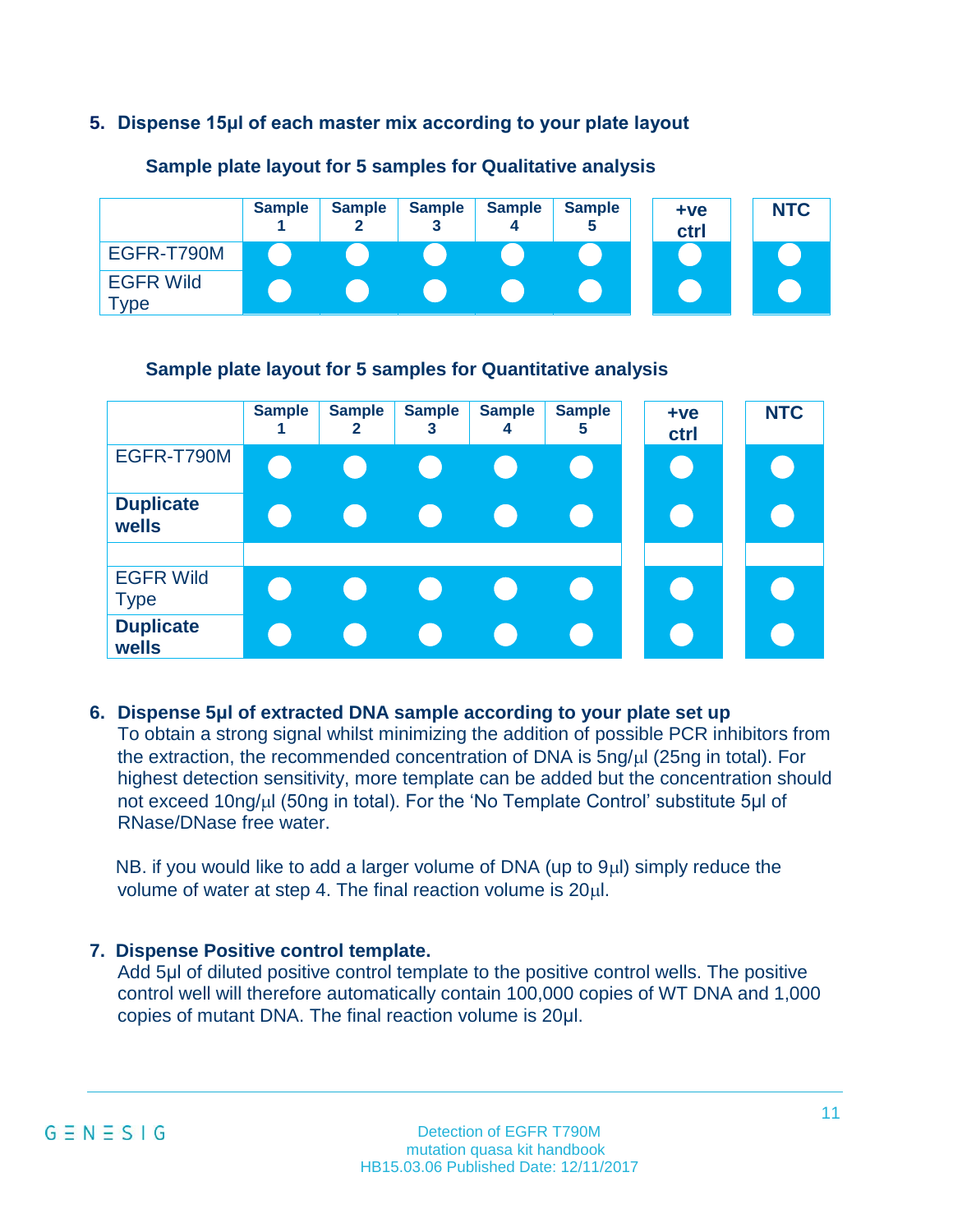# <span id="page-11-0"></span>**qPCR amplification protocol**

### **Recommended**

The following cycling conditions must be used to ensure both sensitive and efficient detection of mutant sequences:

|            | <b>Step</b>            | <b>Time</b>     | Temp           |
|------------|------------------------|-----------------|----------------|
|            | qPCR Enzyme Activation | 2 min           | $95^{\circ}$ C |
|            | <b>Denaturation</b>    | 10 <sub>s</sub> | $95^{\circ}$ C |
| x10 cycles | Annealing              | 3s              | $50^{\circ}$ C |
|            | <b>Extension</b>       | 15s             | $72^{\circ}$ C |
|            | <b>Denaturation</b>    | 10 <sub>s</sub> | $95^{\circ}$ C |
| x40 cycles | Annealing *            | 30 <sub>s</sub> | $60^{\circ}$ C |
|            | <b>Extension</b>       | 15s             | $72^{\circ}$ C |

\*Fluorogenic data should be collected through the **FAM** channel.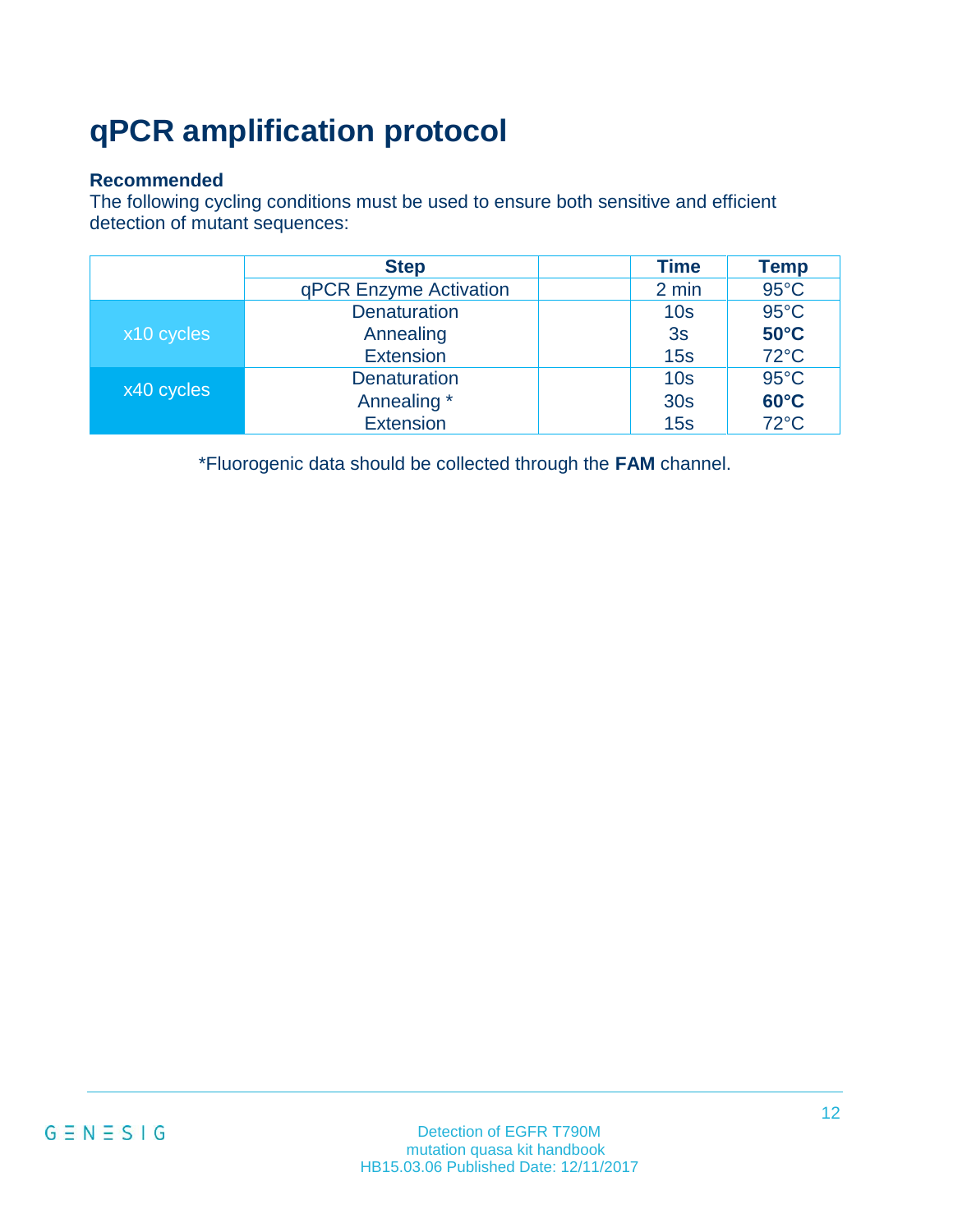# <span id="page-12-0"></span>**Interpretation of results**

The percentage of SNP present in the sample is calculated using the delta Cq method. The proportions of SNP and WT in the sample are corrected by reference to a positive control standard where the SNP is present at a known proportion of 1%.

### **Sample data and calculations**

The calculation is performed in two stages. Firstly, the delta Cq values are used to calculate relative detection levels between the biological sample and the 1% control for both the Wild type and the mutant. These relative amounts are then converted into a percentage.

### **Equations**

EGFR WT Relative Amount = [2^ - (EGFR WT Sample - EGFR WT Control)] \*Control Proportion of WT

EGFR T790M Relative Amount = [(2^ - (EGFR T790M Sample - EGFR T790M Control)] \*Control Proportion of SNP

EGFR T790M Percentage conversion

= **EGFR T790M Relative Amount** \*100 EGFR WT Relative Amount + EGFR T790M Relative Amount

### **1. Calculate percentages for samples and control data**

### **Example data:**